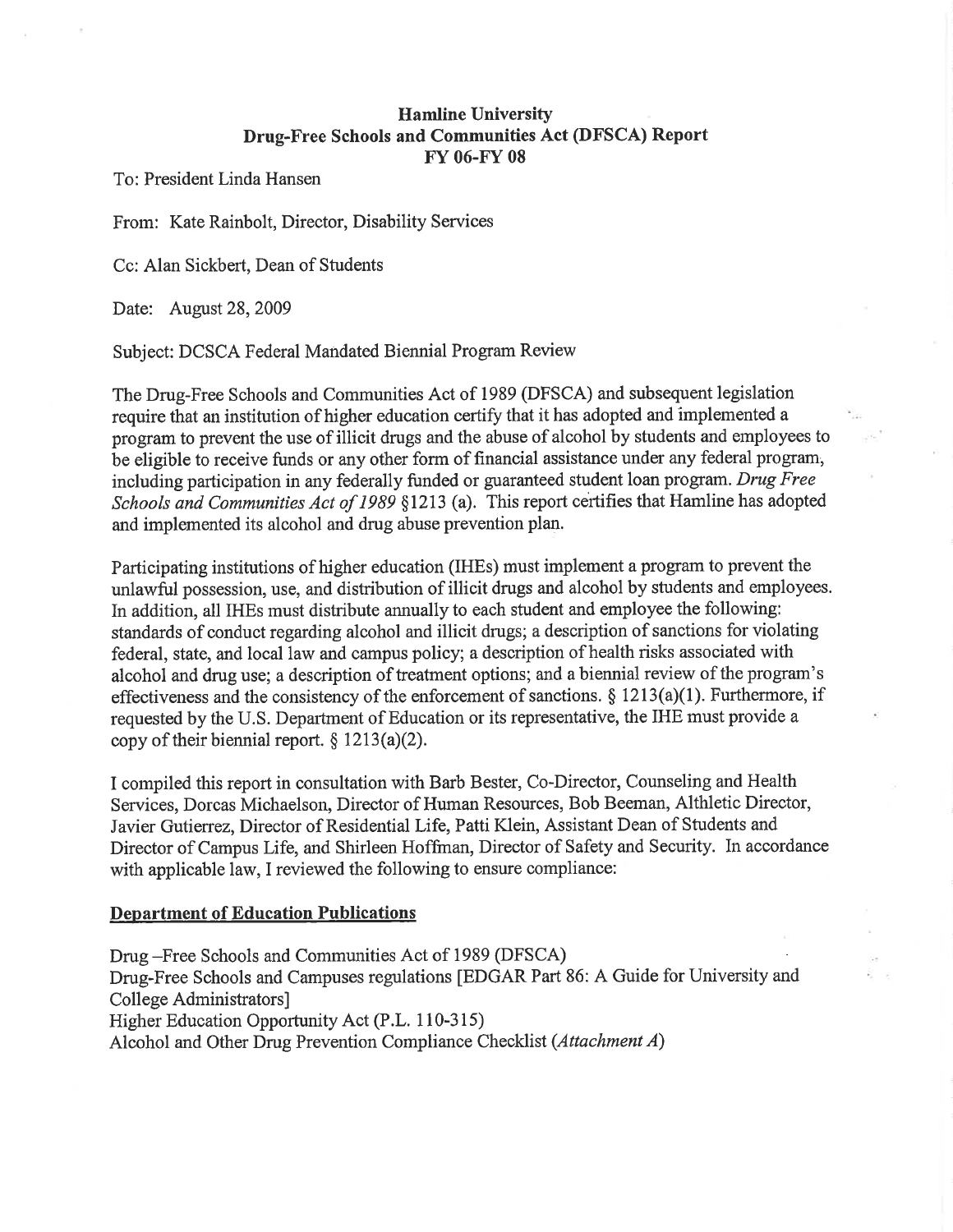# Universitv Documents

Summary of Initiatives of Prevention Program (Attachment B) Alcohol Policy prepared by Dean of Students (Attachment C) Drug Free Workplace Policy (Attachment D) Athletes Code of Conduct (Attachment E) Student Judicial System Statistics (Attachment F)

After reviewing the above documents and evaluating Hamline's responsibilities, and consulting with interested parties, I created a list of findings and recommendations. In order to complete this reporting requirement a letter of response from you detailing what action you plan to take with regard to the recommendations should be added to the final report and kept on file for possible review by the U.S. Department of Education.

Hamline makes significant, comprehensive efforts to combat alcohol and other drug abuse on and off campus, most of which are generated from Student Affairs. Hamline's policies meet the requirements of the DFSCA, however, there are opportunities for improvement such as tightening our efforts to comply with reporting requirements and organizing our information centered on alcohol and other drug (AOD) policies and practices so that information is easily accessible and available in one place.

Additionally, most universities and colleges complete this report through the formation of an Alcohol and Drug Prevention Program Compliance Committee (AOD Compliance Committee) In the future, Hamline should convene such a committee to evaluate its efforts to improve alcohol and other drug abuse.

This report will be posted on the university website at www.hamline.edu/hamline info/offices services/student relations?studentaffairs/dean of stude nts/index.html. This report is kept on file in the Office of the Dean of Students. Please submit comments to krainbolt01@hamline.edu.

The following is a description of findings and recommendations for your consideration and/or approval intended to provide additional support in the enforcement of the existing prevention program.

# **Findings**

- 1. University policies and programs pertaining to the use, possession and distribution of alcohol and illicit drugs are found in various places on the Hamline website.
- 2. Various offices on campus including, Counseling and Health Services, Dean of Students OfÍice, Residential Life, Human Resources and others share responsibility for implementing Hamline's AOD prevention program.
- 3. There is no formal committee to evaluate compliance with the DFSCA, as currently, this responsibility rests with the Dean of Students or his designee.
- 4. Human Resources distributed a "Policy Guide- Alcohol, Drugs and Your Health" to employees on March 10, 2009.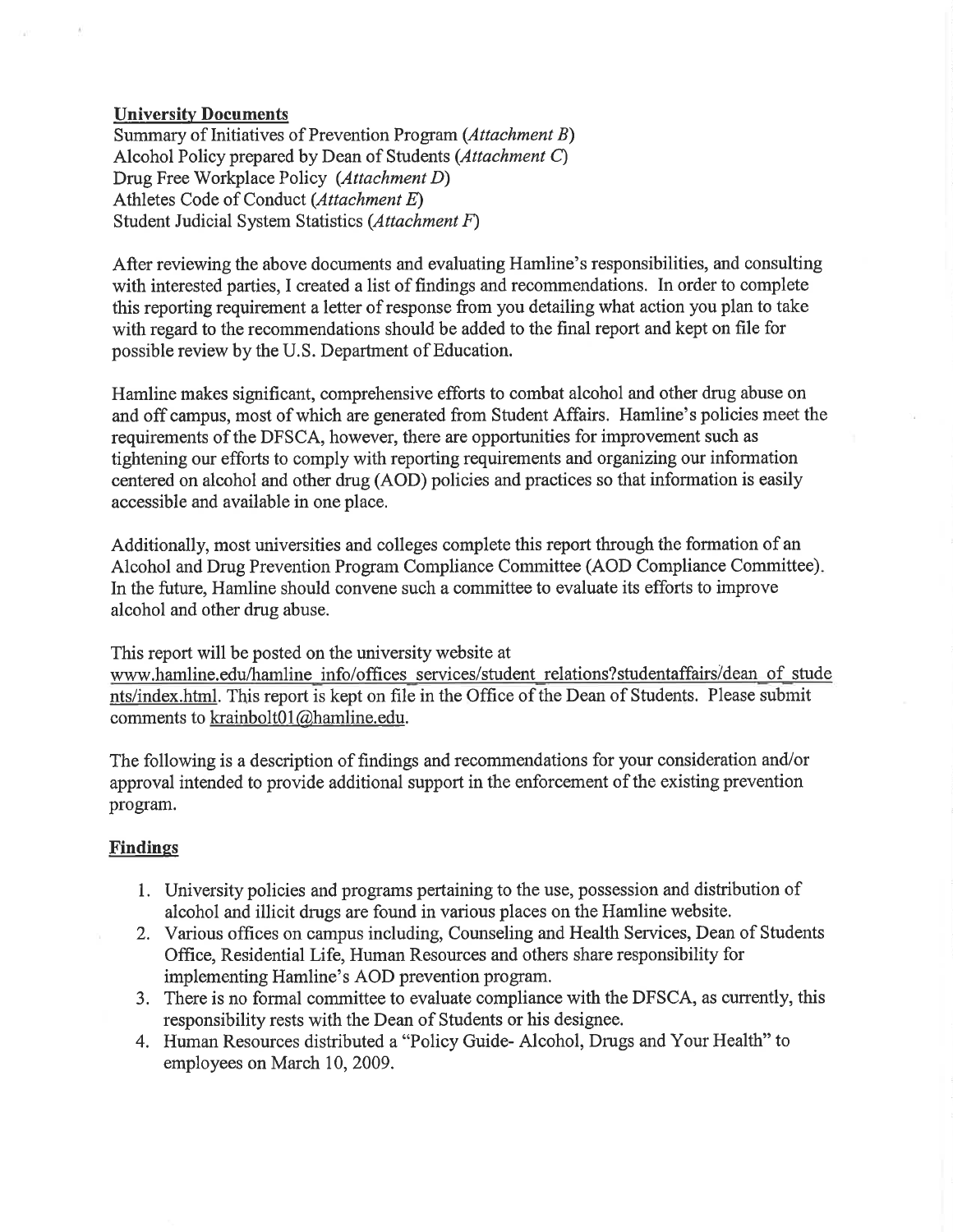- 5. The Dean of Students Office distributed "Alcohol, Drugs and Your Health: A Resource and Policy Guide for Students at Hamline University''to students on April 8, 2009.
- 6. University policies are consistent and compliant with DFSCA regulations.

# Recommendations:

- 1. That Hamline create a university AOD Compliance Committee charged with the task of evaluating and assessing the effectiveness Hamline's AOD prevention program.
- 2. That a member(s) of the task force created from the MyStudentBody climate survey participate in the AOD Compliance Committee.
- 3. That a member of the university's Risk Management Committee act as chair of the AOD Compliance Committee.
- 4. That the newly formed AOD Compliance Committee include a staff member from Counseling and Health Services, Human Resources, Residential Life, Athletics, and Safety and Security.
- 5. That the responsibility of this report transfer to the university's Risk Management Committee.
- 6. That all AOD policies along with this report be posted and available on one accessible website and in hard copy form.
- 7. That Hamline distribute the standards of conduct, legal sanctions, health-risks and treatment options to each new student in hard copy form during new student orientation in the fall and spring.
- 8. That Hamline distribute the standards of conduct, legal sanctions, health-risks and treatment options to each new employee upon hiring in hard copy form.
- 9. That Hamline require new employees to sign an acknowledgement that they have been provided a copy of Hamline's policies, procedures, and prevention program information.
- 10. That Human Resources and the Dean of Students Office coordinate their AOD Policy Guides to ensure that the same or comparable information is distributed to students and employees.
- 11. That Hamline continue the annual electronic distribution of the AOD Policy Guides annually to both students and employees.
- 12. That all Hamline departments engaged in AOD policy and education efforts provide ongoing documentation to the AOD Compliance Committee for inclusion in future biennial reviews.
- 13. That the AOD Compliance Committee complete the DFSCA Supplemental Checklist prior to the next biennial review, which is due December 31,2010.
- 14. That Hamline considers contracting with an outside organization such as BACCHAS to conduct student focus groups regarding alcohol and drug use.
- 15. That the AOD Compliance Committee consult with and engage in discussions with Athletics to review the effectiveness of AOD policies and their impact on student athletes.
- 16. That the university maintain its records regarding drug and alcohol related incidents in such a manner to comply with the recently reauthorized Higher Education Opportunity Act. 20. U.S.C. §1011 i(a).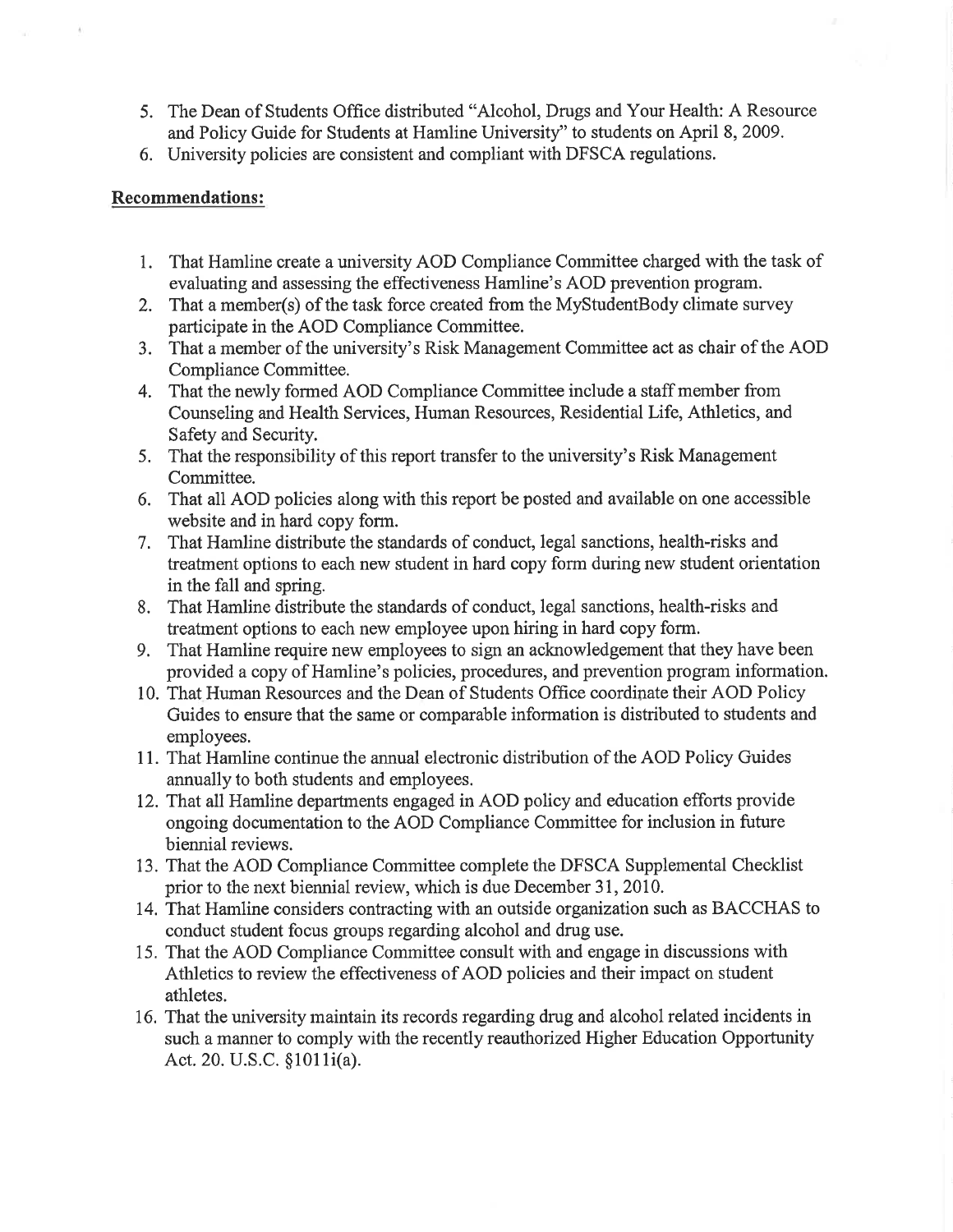## Attachment A

The following checklist was developed by the Department's Higher Education Center for Alcohol and Other Drug Abuse and Violence Prevention and highlights the legal requirements of the Drug Free Schools and Campuses Regulations.

l. Does the institution maintain a copy of its drug prevention program?

Yes. Hamline University alcohol and drug policies are documented in various places. The University Alcohol Policy is documented in the Student Handbook, the Drug Free Workplace Policy is posted on the Human Resources website.

2. Does the institution provide annually to each employee and each student, who is taking one of more classes for any type of academic credit except for continuing education units, written materials that adequately describe and contain the following?

Annually, the university provides to each employee and each student electronic distribution of the policy. The policy and handbooks are available on the university website. Students receive a hard copy of the student handbook containing all policies, including the alcohol policy.

- a. Standards of conduct that prohibit unlawful possession, use, or distribution of illicit drugs and alcohol on its property or as a part of its activities Students: Yes Staff and Faculty: Yes
- b. A description of the health risks associated with the use of illicit drugs and the abuse of alcohol Students: Yes Staff and Faculty: Yes
- c. A description of the applicable legal sanctions under local, state, or federal law Staff and Faculty: Yes
- d. A description of applicable counseling, treatment, or rehabilitation or re-entry programs Students: Yes Staff and Faculty: Yes
- e. A clear statement of the disciplinary sanctions the institution will impose on students and employees, and a description of those sanctions Students: Yes Staff and Faculty: Yes
- 3. Are the above materials distributed to students in one of the following ways?
	- a. Mailed to each student (separately or included in another mailing) No
	- b. Through campus post offices boxes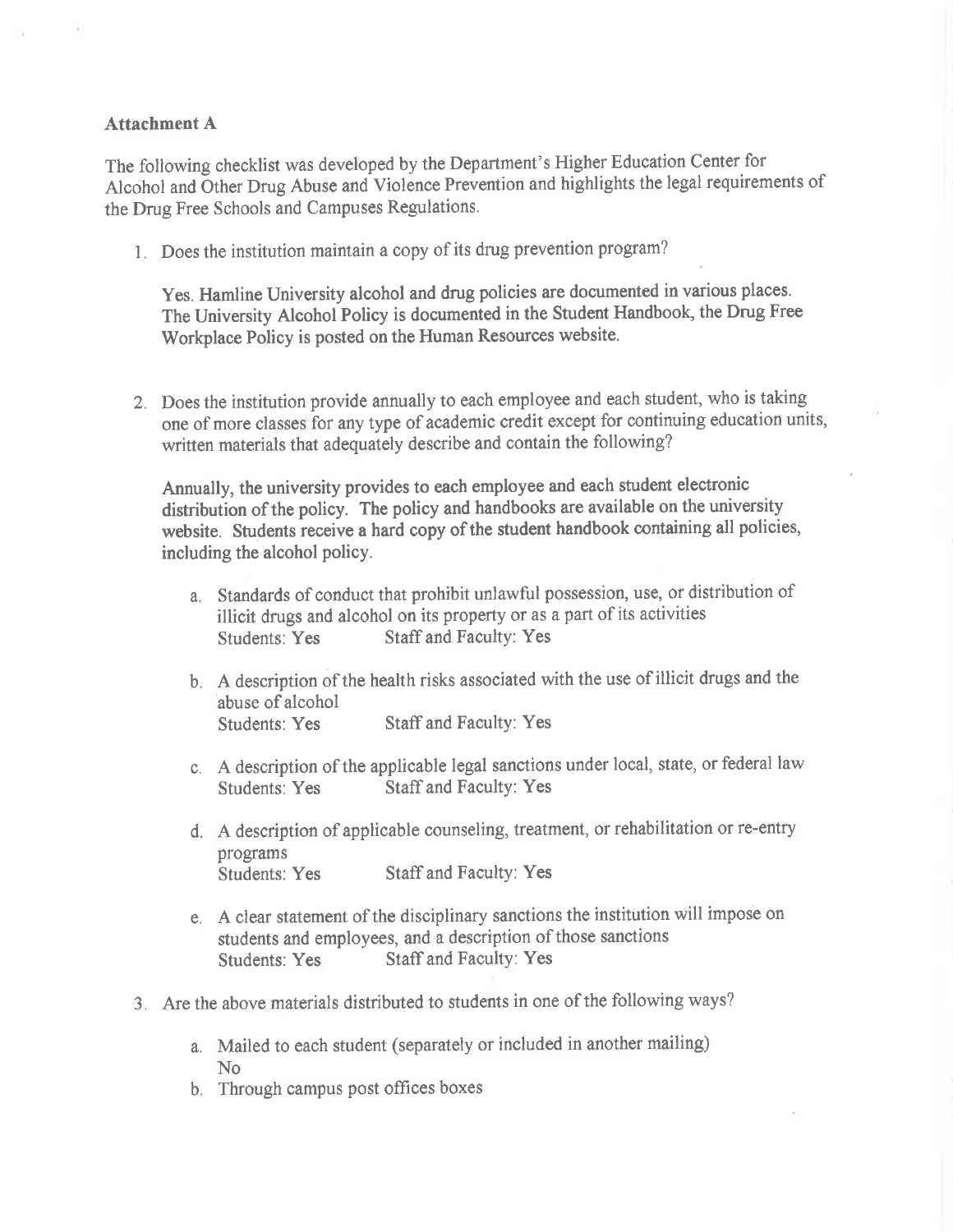No

- c. Class schedules which are mailed to each student No
- d. During freshman orientation No. Hamline conducts new student orientation for all new students (graduate, law, transfer and freshman).
- e. During new student orientation Yes
- f. In another manner During the 2008-2009 academic year, materials were distributed electronically for both students and staff and faculty
- 4. Does the means of distribution provide reasonable assurance thal each student receives the materials annually?

Each student receives electronic notice and access to the materials annually.

5. Does the institution's distribution plan make provisions for providing these materials to students who enroll at some date after the initial distríbution?

The university distributed the materials after the start of the spring semester.

- 6. Are the above materials distributed to staffand faculty in one of the following ways?
	- a. Mailed No
	- b. Through campus post office boxes No
	- c. During new employee orientation No<br>d. In another manner Yes, each member
	- Yes, each member of the faculty and staff receives the materials electronically annually.
- 7. Does the means of distribution provide reasonable assurance that each staffand faculty member receives the materials annually? Staff: Yes Faculty: Yes
- 8. Does the institution's distribution plan make provisions for providing these materials to staff and faculty who are hired after the initial distribution? Staff: No Faculty: No
- 9. In what ways does the institution conduct biennial reviews of its drug prevention program to determine effectiveness, implement necessary changes, and ensure that disciplinary sanctions are enforced?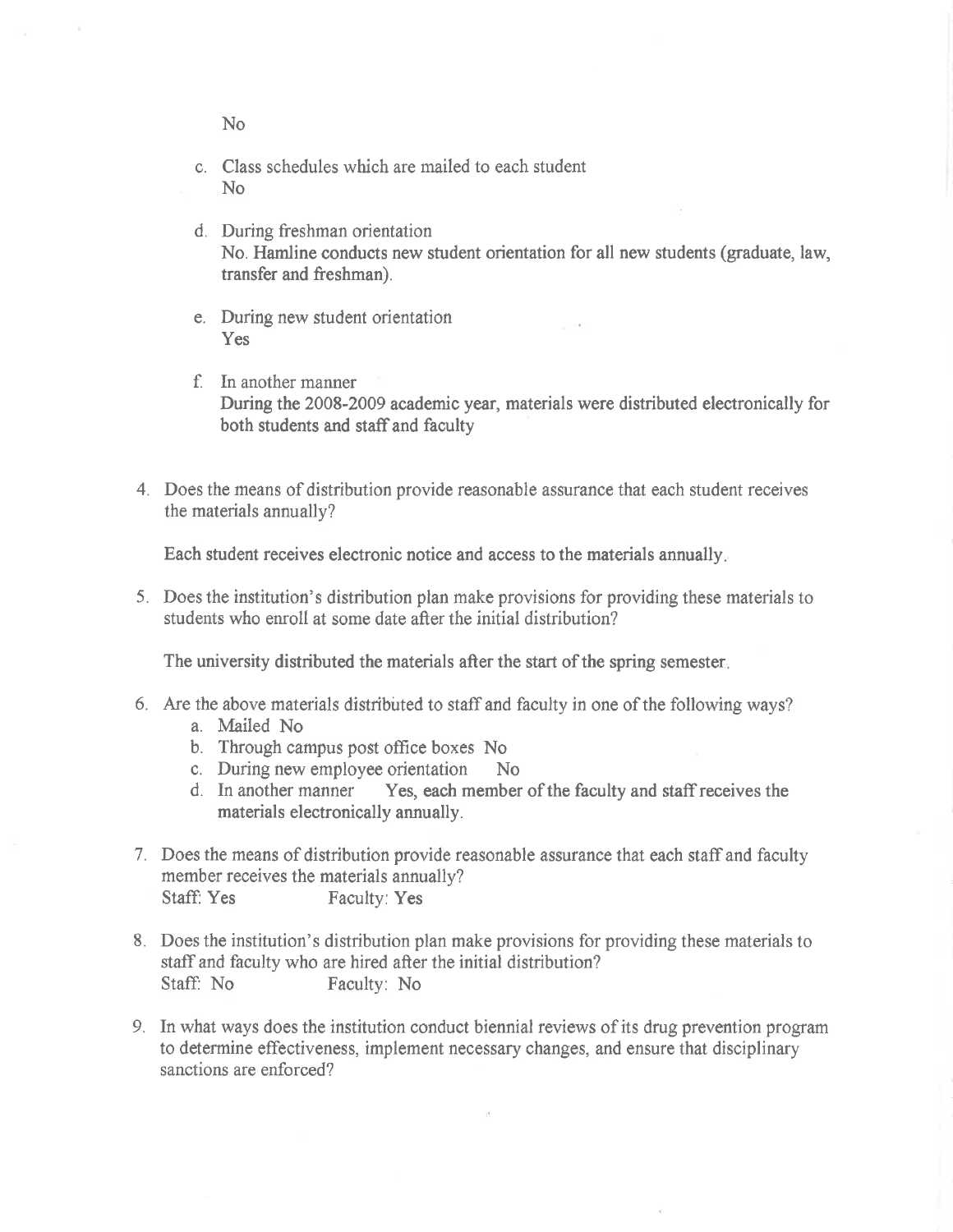- a. Conduct student alcohol and drug use survey Yes, beginning fall 2008 incoming students were required to complete the MyStudentBody online survey, which produces a campus climate report for the university. In addition, in fall 2008 Hamline offered the American College Health Association-National College Health Assessment to the undergraduate and law school populations. Of those students, 468 undergraduates (24.2%) participated and 160 law students  $(22.4%)$  participated. This assessment provides Hamline additional data about alcohol and other drug use of its students which Hamline uses to compare to national data. Hamline plans to conduct this survey every three years.
- b. Conduct opinion survey of its students, staff and faculty<br>Students: Yes Staff and Faculty: No Staff and Faculty: No

Twice a year, Residential Life conducts surveys in which the students are asked how the behavior of others in the dorm, specifically as it relates to drugs and alcohol, impacts their ability to create community and achieve academically. This survey also asks how satisfied the students are with the student judicial system.

- c. Evaluate comments obtained from a suggestion box Staff and Faculty: No
- d. Conduct focus groups Staff and Faculty: No
- e. Conduct intercept interviews<br>Students: No Staff a Staff and Faculty: No
- f. Assess effectiveness of documented mandatory drug treatment referrals for students and employees Students: Yes Staff and Faculty: No During this reporting time, Hamline mandated drug treatment for three students.

These students were placed on probation and parents were notified. During their probationary period, these students met all criteria to remain at the university.

Hamline has not mandated drug treatment for any of its employees during this reporting time.

g. Assess effectiveness of documented cases of disciplinary sanctions imposed on students and employees Students: Yes Staff and Faculty: No

Hamline has had no documented cases of disciplinary sanctions imposed on employees.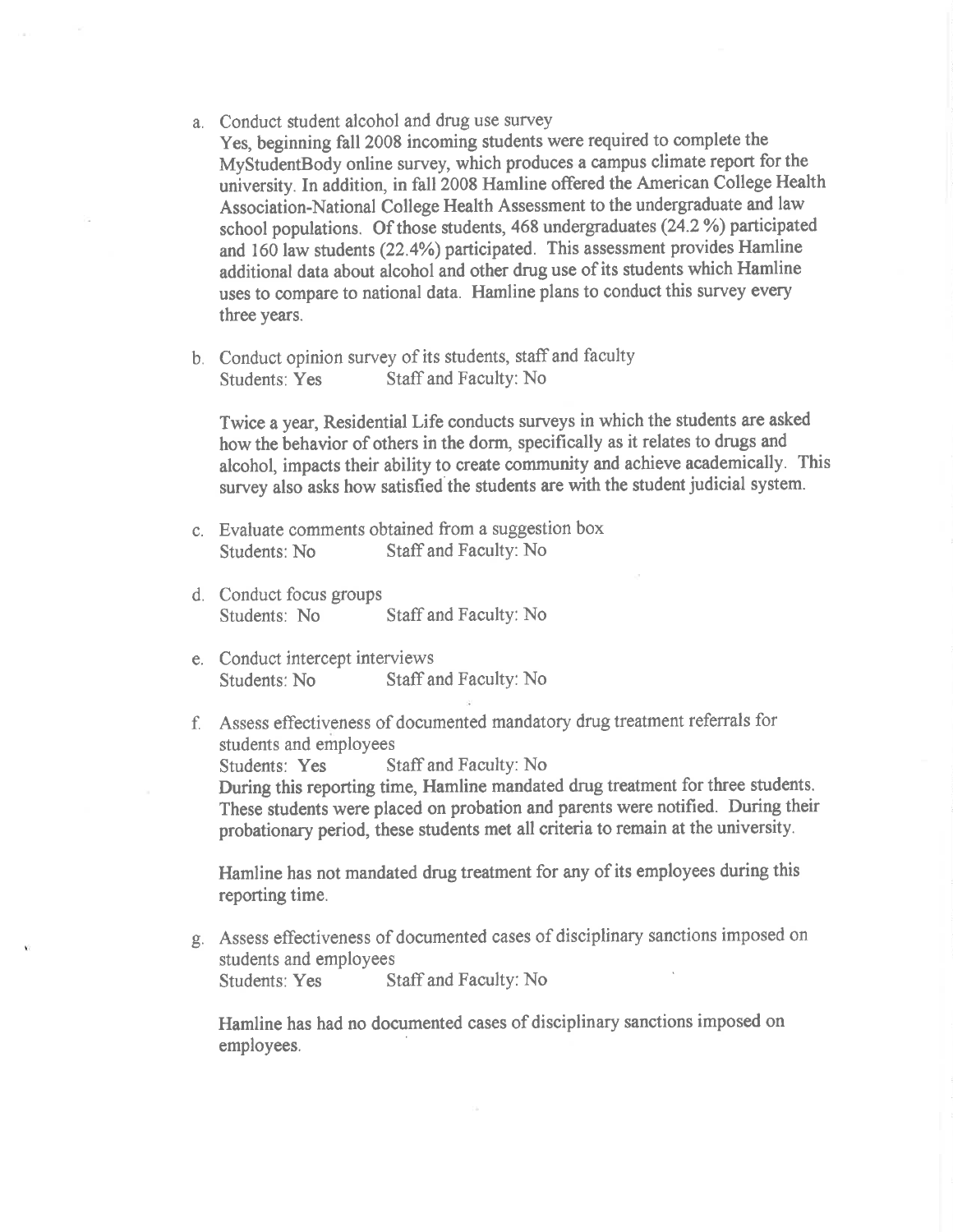# Attachment B

# Summary of Initiatives for Alcohol/Drug Prevention Program

### Alcohol-free options

- Alcohol-free events & activities have been created & promoted<br>Service learning & volunteer activities are promoted
- Service learning & volunteer activities are promoted
- E New intramural options have been offered  $&$  are very popular.
- **E** Internship opportunities
- Activities, such as movie nights, Iron Chef Competition and game nights Community service trips and local service activities
- 
- **Provide 21st birthday cards with safe tips for students that choose to use alcohol**
- **EXECUTE:** Attendance is required at most orientation events

## Alcohol availability

- . Beerkegs arebanned
- Restricted use of alcohol on campus
- . Alcohol sale is not allowed on campus
- **EXECUTE:** Alcohol use is restricted in public places
- . Attendees are restricted from leaving and returning to events
- . Fireball is no longer held at hotels

### Policies

- . As part of orientation, include an overview of campus and community drinking policies and basic health protection strategies if students choose to drink
- r Parents may be notified of AOD rule violations
- **Campus AOD policy is disseminated to all students, faculty & staff**
- ' Safety & Security patrol public areas
- $\blacksquare$  Campus alcohol and other drug policy has been reviewed & revised
- . Off-duty police spot check parties on-campus (Homecoming)
- . Students are educated about amnesty programs for reported alcohol related emergencies

# Alcohol promotion

- . Alcohol ads are not allowed in the Oracle
- ' Alcohol advertising is banned on campus
- Barware is not sold at campus bookstore
- **EXECUTE:** Spring Break packages are given & include Safe Break tips

# Alcohol Awareness

- . Incoming undergraduates are required to take the MyStudentBody online alcohol course
- ' Study abroad students are educated about laws and customs of international destinations
- **Peer Educators provide passive & active programming (Toilet Tribune, Alcohol** Jeopardy)
- ' RA's are trained to identifu signs & symptoms of alcohol poisoning

Prepared by Barb Bester, Co-Director, Counseling and Health Service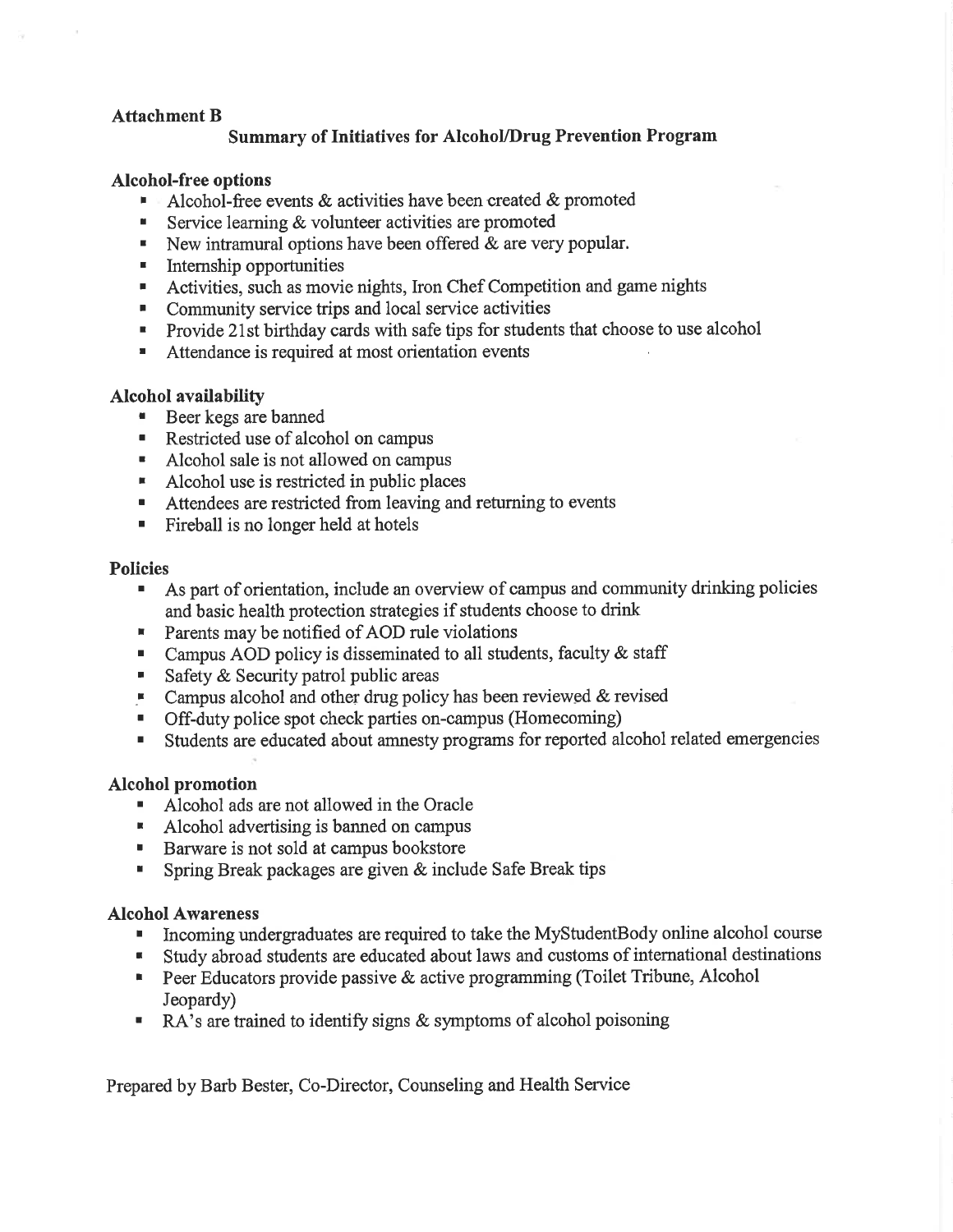# Attachment C



HAMLINË UNIVERSITY

# Alcohol Policy

Last Updated: Oct 17, 2008 Adopted By: Department Responsible: Dean of Students Pertains To:

# Introduction

Hamline University's alcohol policy establishes an atmosphere of accountability and places upon those who use alcohol the responsibility to do so in an orderly manner consistent with both state and local laws and reasonable regulations by the university. The policy and procedures are consistent with all state and local laws, in particular, those regarding legal age and alcohol.

The university shall also offer educational programs on the uses, abuses and effects of alcohol and other drugs, The following regulations and procedures cover student alcohol use in all areas of campus.

The regulations and procedures apply to any event sponsored, funded, or hosted by any Hamline University organization or department on and off Hamline University property.

# Regulations

### Consumption or Display

Consumption or display of alcoholic beverages is prohibited from the public grounds of the university, including athletic facilities, lawns bordering city sidewalks, windows, walkways and parking lots. Alcohol may be served and consumed only within a confined area. See the procedures section for a definition of a confined area and examples. Alcohol may not be served to, consumed, or possessed by anyone under the age of twenty-one (21) years. Alcohol may not be served or furnished to any person who is obviously intoxicated.

All students or student organizations wishing to serve alcohol, as part of an organized social event, may do so by filing an "Alcohol Event Registration Form." This form can be obtained at the Student Center Front Desk and is submitted to the Dean of Students office, Old Main 112, for final approval after all signatures have been obtained. No event shall be approved whose sole purpose is the consumption of alcohol. Provisions for this policy are detailed in the procedures section. Alcohol may not be served at an event where admission to the event is charged or <sup>a</sup> donation required,

### Purchase of Alcohol

Student fees or any proceeds from an event may not be used for the purchase of alcohol. Student organizations may provide a cash bar at campus events. Only beer and wlne may be sold to students twenty-one (21) and older, There will be a maximum of three drinks sold to each person of legal drinking age, Student organizations should work with Student Activities staff to determine how to pay for service fees associated with a hosted bar.

### State & Local Law

Alcohol is subject not only to reasonable regulation by the university, but also to restrictions imposed by state and local laws. To secure the integrity of the university, therefore, anyone using alcohol on the Hamline campus is required to do so within the provisions of state and local law. Relevant sections of the Minnesota Statutes 1985, Amended and the ordinances of the City of Saint Paul are included following the provisions of this policy.

### Residence Halls and University Owned/Regulated Houses

Consumption of alcoholic beverages by individual students of legal age within the confines of their own residence hall rooms with the door shut is a matter of privacy and will remain so as long as it does not take place in corridors, lounges or common areas, and as long as the rights of other students or neighbors to an orderly environment and reasonable quiet is not infringed upon. The same principles of privacy and orderly environment apply to individual students of legal age in university owned or regulated houses, as long as consumption does not take place on porches, lawns or other public areas,

### Health R¡sks

The use and particularly abuse of alcohol has severe health risks including: psychological and physlcal dependence; impaired judgment; birth defects; brain, liver, kidney, stomach, pancreas and heart damage; and even death.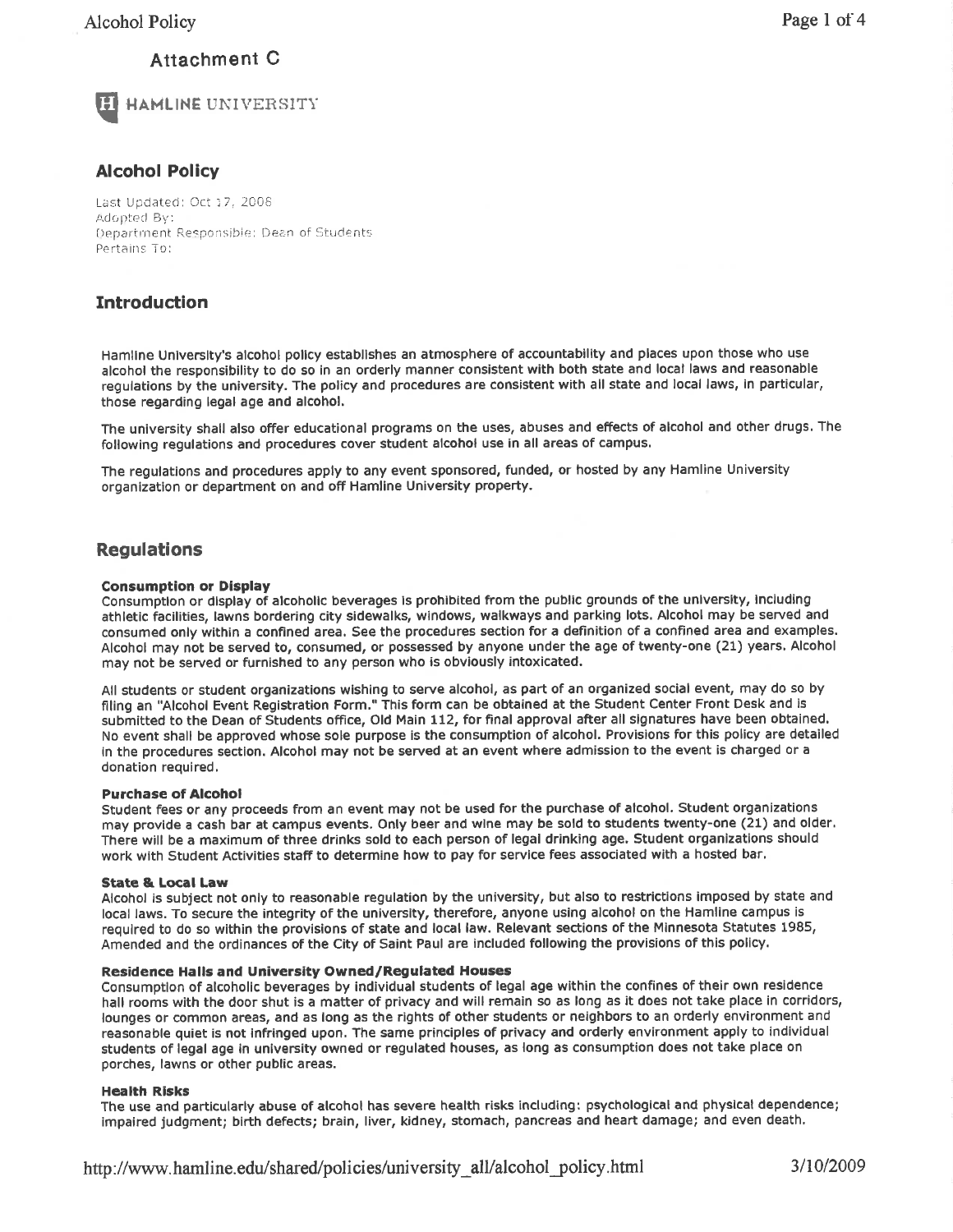and can rapidly cause addiction, An overdose can result in seizures and death.

Hallucinogens such as LSD, MDA, PCP (angel dust), mescaline, and peyote can cause powerful distortions in perception and thinking. Intense and often unpredictable emotional reactions can trigger panic attacks or psychotic reactions. Some hallucinogens can cause heart or lung failure,

Inhalants can cause nausea, headaches, irregular heartbeat and damage to lungs, bone marrow, kidneys and liver, Sudden death can occur due to brain and heart damage.

Narcotics such as heroin, codeine, morphine and opium are highly addictive, Overdose may lead to convulsions, coma or death.

Tobacco use is associated with more deaths than all other drugs combined. Nicotine increases your heart rate and raises your blood pressure. Long-term effects include emphysema, bronchitis, heart disease, and lung cancer.

# THE UNIVERSITY'S POLICIES REGARDING DRUG USE BY EMPLOYEES

Hamline University is committed to maintaining a drug-free environment for its employees. In compliance with applicable federal ãnd state laws, the university prohibits the unlawful possession, use, distribution, sale or manufacture of alcohol and controlled substances on university property or as part of any university activity.

Detailed information on policies may be found in the Staff Guidebook which is available on Hamline's Website, or through the Office of Human Resources.

### WHAT SANCTIONS MAY APPLY

Employees who violate federal or state laws concerning drugs or alcohol are subject to criminal prosecution; those who violate university policy may be disciplined in accordance with university policies, statutes, rules, employment contracts and labor agreements, up to and including dismissal and referral for prosecution.

### THE LAWS

Under Federal Law, simple drug possession first-time offenders can be sentenced up to one year in prison and <sup>a</sup> \$100,000 fine. A sentence of life imprisonment can result from a conviction for possession of a controlled substance that results in death or bodily injury. Possession of more than five grams of cocaine can trigger an intent-to-distribute penalty of 10 to 16 years in prison.

Other federal sanctions include forfeiture of property; forfeiture of vehicles, boats or aircraft used to transport or conceal a controlled substance; denial of federal benefits and revocation of licenses.

Under Minnesota Law, penalties vary with the amount of the drug confiscated; the type of drug found; the number of previous convictions; and intent to manufacture, sell or use the drug. For example, possession of three grams of cocaine can result in a fine up to \$250,000 and a prison term up to 20 years.

Alcohol penalties under Minnesota law fall into three main categories:

### 1) Driving White Under the Influence (DWI)

Contrary to popular belief, DWI is not the same as having an "alcoholic concentration of .10 or more'" Although <sup>a</sup>level of . l0 or more ensures that your license will automatically be revoked, in Minnesota, you can be arrested if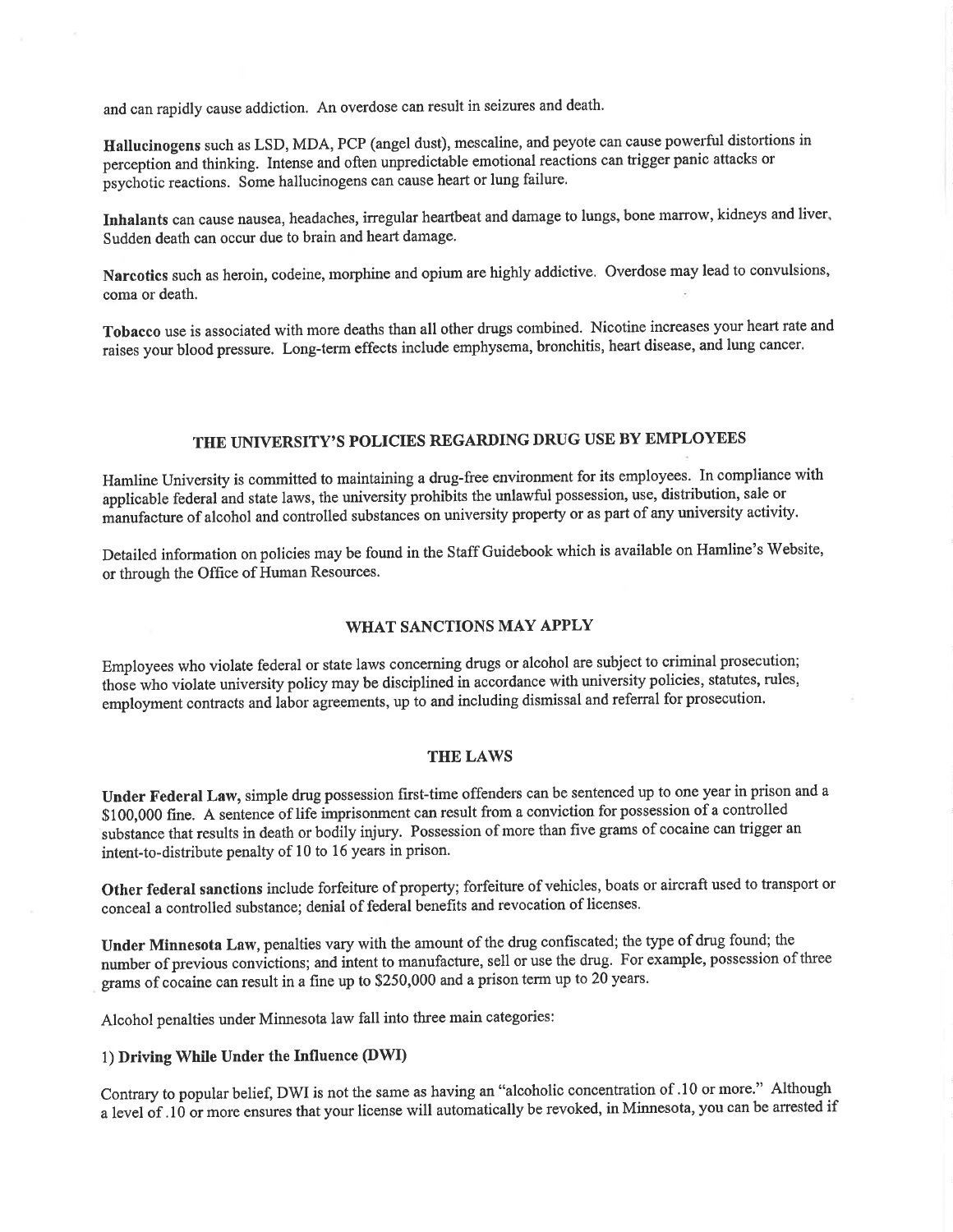your alcohol concentration is .04 or greater and the results of your test can be used as relevant evidence that you are driving under the influence. First-time offenders face a fine of up to \$700, 90 days in jail and loss of license for 30 days (six months if you are under 21). Your license may be revoked for up to a year if you refuse to submit to testing for intoxication.

### 2) Violations by Persons Under 21

Consumption of alcohol, possession, entering of licensed premises or misrepresentation of age are all misdemeanors.

### 3) Social Host Liability

Social host liability means that anyone over 21 who knowingly serves alcohol to someone under 21 may be held civilly liable for any damages subsequently caused by that person'

### WHERE TO GO FOR HELP IF YOU HAVE A PROBLEM WITH ALCOHOL OR OTHER DRUGS

### HAMLINE'S EMPLOYEE ASSISTANCE PLAN

Available to employees and their families on a confidential basis 24 hours a day, 365 days a year which helps address a variety of concerns (parenting, education, aging, financial, legal, addiction and recovery). No identifying information is shared with the employer. Provided through Hartford Insurance. Call 1 (800) 964-3577.

# HAMLINE'S COUNSELING & HEALTH SERVICES DEPARTMENT

Employees may seek help in obtaining referral sources and literature by calling (651) 523-2204.

### COMMUNITY RESOURCES

Many local agencies can be found in the yellow pages under Alcoholism Information and Treatment or under Druj Abuse Information. Be sure to check with your health insurance carrier for coverage and preferred providers.

There are no fees or dues for attending support groups, which meet anonymously to discuss and resolve members' common problems.

Alcoholics Anonymous (24 hours) (651) 221-1918 or 1 (800) 333-4313

Narcotics Anonymous (612) 939-3939

March 7, 2007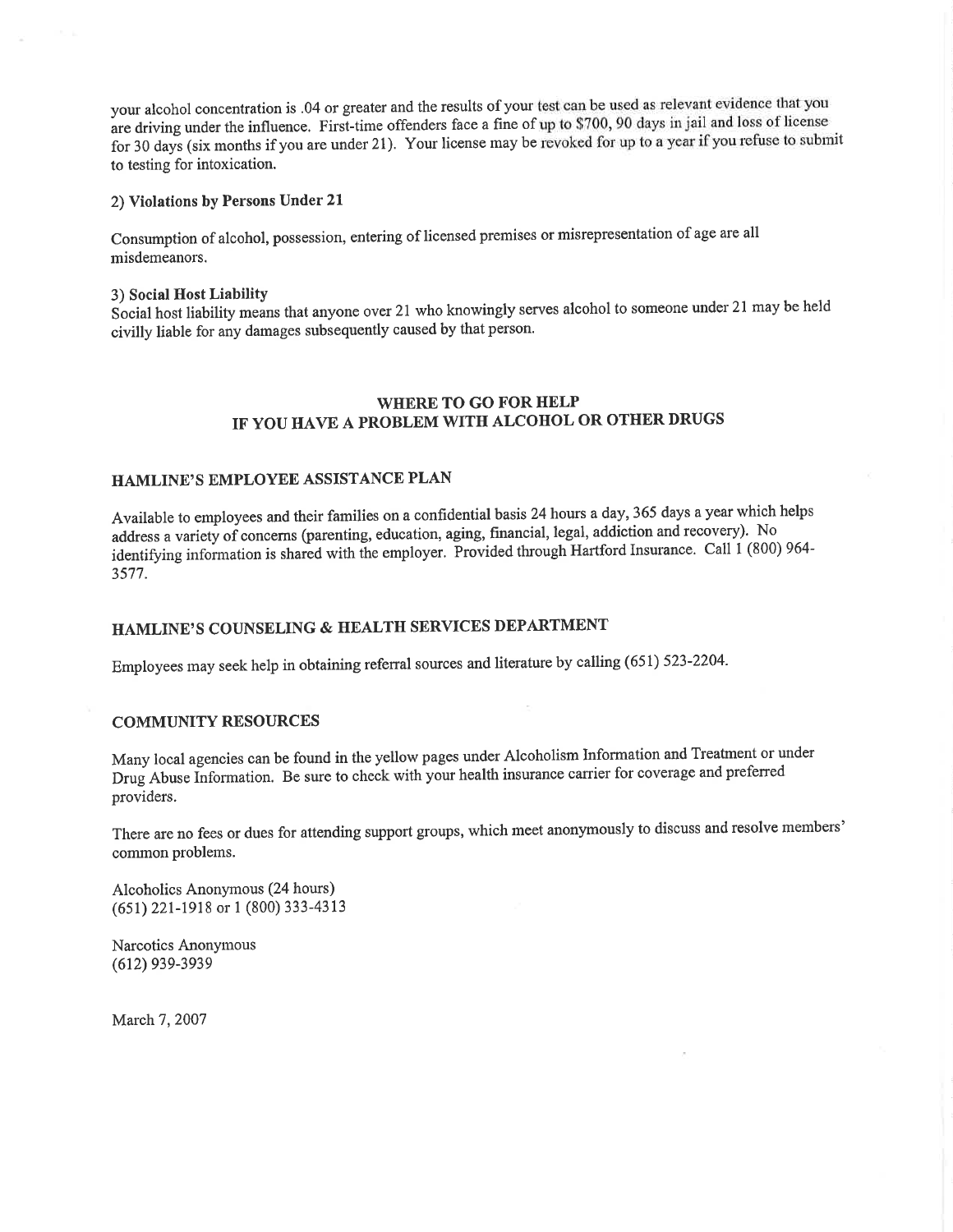# Attachment E





### Athletic Code of Conduct

Last Updated: Oct 20, 2008 Adopted By: Department Responsible : Pertains To:

In addition to the Hamline University Judicial code for all students found on-line at Policies website, student-athletes must be aware of the following behavior standards.

### Philosophy

"Hamline University's Athletics Program is committed to providing opportunities for all students to pafticipate in sports through varsity, club and intramural activities. At Hamline, athletes are students first and foremost, and the Athletics Program takes its place with the rest of the university in placing the highest priority on the overall quality. of each student's educational experience. The athletics program is committed to equity and fairness of all student-<br>athletes and in abiding by the standards, rules, and regulations of the MIAC and the NCAA." athletes and in abiding by the standards, rules, and regulations of the MIAC and the NCAA." '.

To represent the University in intercollegiate competition is a distinctive privilege and must be earned by promise and continuing performance. Every student-athlete who participates in intercollegiate athletics becomes a member of a team. By accepting this privilege of team membership, the student-athlete accepts the following responsibilities in addition to his/her regular responsibilities as a student.

#### Academic

The major purpose at Hamline University is to pursue an academic degree. The student-athlete has a responsibility of attending class on a regular basis, to complete classroom assignments, and to conduct himself/herself in academic matters in ways that are consistent with acceptable classroom performance. The student-athlete is required to meet all college and University academic requirements as well as the eligibility rules of the MIAC conference and the NCAA.

#### Athletic

The student-athlete is subject to the rules pertaining to his/her particular sport as established by the coaches and Intercollegiate Athletics at Hamline University. Of pafticular importance are the following:

- o The student-athlete must participate in practice and games, except when declared unfit by the team athletic trainer or doctor and/or with the coach's prior consent the student athlete may be excused.
- The student-athlete must obey the decisions of the coaches regarding manners and behavior on road games, including dress policies. The student must recognize that the conduct of all team members is the responsibility of the accompanying coaching staff.

### Personal Conduct

A Hamline athlete is expected to be a responsible member of the team, contributing his/her energy and skill to the best of his/her ability. Conforming to the self-discipline which team membership implies is also expected,

Ethical conduct by student-athletes, as well as staff and coaches, will be expected. A student-athlete who is determined to have engaged in unethical conduct shall be ineligible for intercollegiate competition in all spotts.

As stated in the NCAA Manual and below, unethical conduct consists of, but not limited to:

Fraudulence in connection with entrance or placement examinations;

Engaging in any athletics competition under an assumed name or with intent otherwise to deceive;

Dishonesty in evading or violating NCAA regulations;

Knowingly furnishing the NCAA or the individual's institution false or misleading information concerning the student's involvement in or knowledge of matters pertaining to a violation of NCAA regulatlons.

#### Policy Statements

http://www.hamline.edu/shared/policies/cla\_student/athletic\_code\_of\_conduct.html 8/28/2009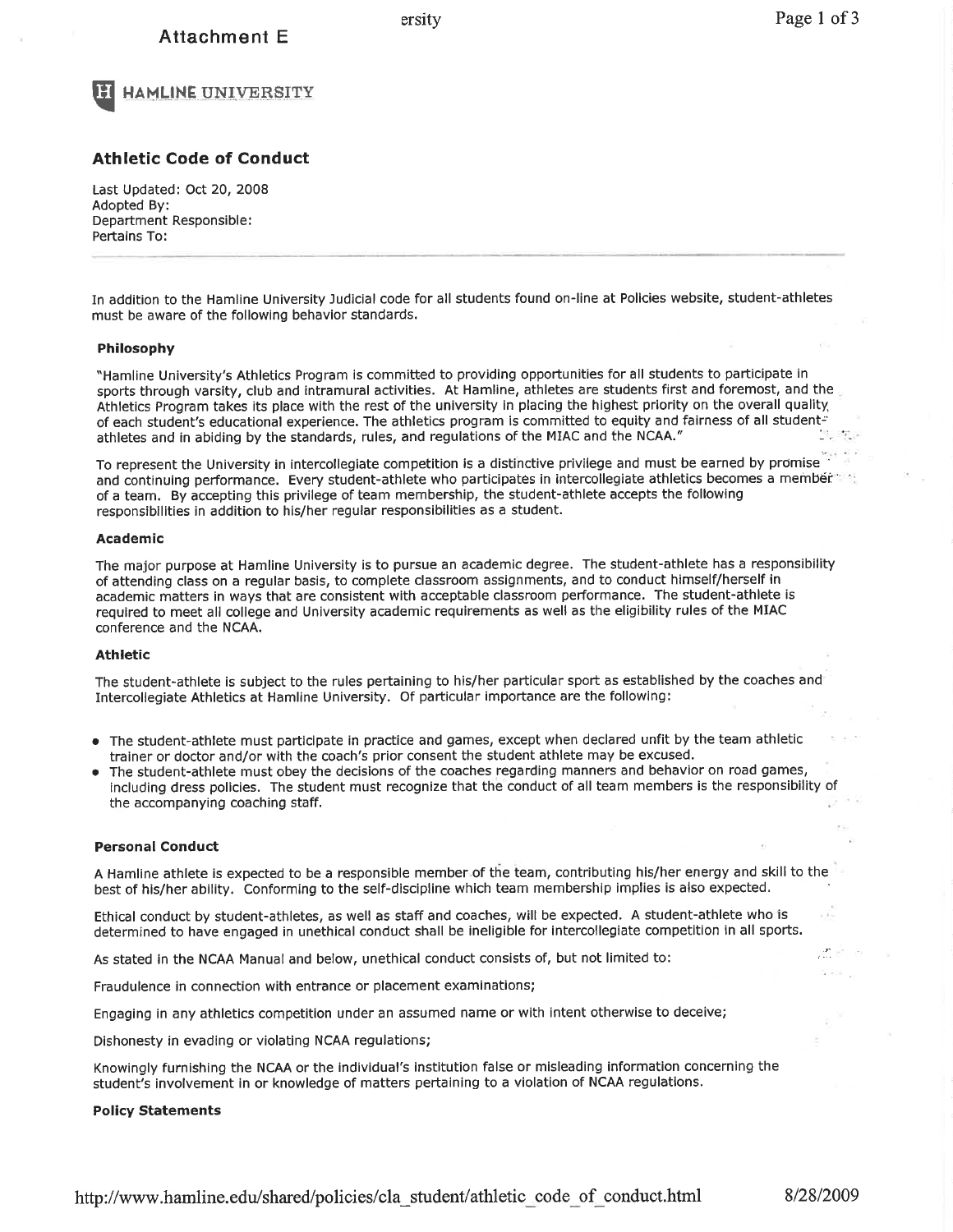The Athletic Department and Sport Information staff at Hamline University is dedicated to providing students with the opportunity to participate in athletics in a manner that will not compromise their health or well being, In doing so, Hamline University does not condone the use of substances that are illegal or banned by the NCAA, or the abuse of legal substances.

All student-athletes have the opportunity to confidentially obtain information regarding 1) which substances are illegal or banned by the NCAA, 2) the effects of short and long term substance aþuse including alcohol, and 3) counseling or rehabilitation. This information can be provided through the Sports Medicine staff, school health service, or through off campus resources.

The NCAA reserves the right to perform drug testing on student-athletes who exhibit behavior or signs of use of possible illegal or NCAA banned substances, or who are impaired by legal substance use will be given the opportunity to seek information about counseling and/or the treatment of these problems.

If the student-athlete has any questions regarding issues related to substance abuse he/she can confidentially seek information from the Sports Medicine staff, or Counseling and Health Services. Please contact any of the following people:

- **.** Jason Ellenbecker, Head Athletic Trainer, 651-523-2249<br>A. Dr. Julie Perpich or Dr. Pat Smith Team Physicians 651-523-2825
- 
- o Dr. lulie Perpich or Dr. Pat Smith, Team Physicians, 651'523-2825
- Barb Bester, Health Services Director, 651-523-2825<br>● Hussein Rainut, Director of Counseling Services, 651-523-2825 o Hussein Rajput, Director of Counseling Seruices, 651-523-2825

Statement: In order to develop a positive culture at Hamline University regarding alcohol, athletes need to be leaders in the fight against alcohol misuse. In the quest for excellence, both on and off the playing field, athletes need to make smart choices and realize the long term athletic, career, and health benefits of choosing not to drink alcohol and/or drink responsibly after the age of 21.

The following conditions have been discussed and approved by the Athletic Department of Hamline University as examples of drug and alcohol misuse.

An athlete is involved in a criminal offense (e.g. possession, distribution, DWI, DUI, drunk and disorderly conduct, assault)

- o The use of alcohol/drugs on vans/buses or any transportation to and from games
- The use of alcohol/drugs on any athletic trip or Hamline team function.
- An athlete involved in a minor campus violation
- The athlete providing any alcohol or substance to a recruit and/or prospective student.

The following disciplinary actions may be enforced if any of the preceding conditions have been violated. The University's intention is to have its coaching staff discipline its athletes, using reasonable and prudent judgment.

- **•** Suspension from practice
- **•** Suspension from a contest
- o Suspension from practice and contest
- Referred to a counselor
- o Released from the team

#### Team Travel

When traveling as official representatives of Hamline University, student-athletes' actions should reflect favorably on the University, their team, and themselves. Student-athletes are expected to adhere to their particular team's dress code, nutritional needs, and cufew. All student-athletes are expected to depart and return with their team/coach unless they are officially released to their parent through a Department of Athletics release agreement.

1. The preferred method is to provide transportation to ALL athletes to and from the site of practice or competition. However, if transportation is not provided the athletes will be required to convene at the site.

2. If an athlete uses Hamline transportation to an event he/she must use Hamline's return transportation. The only exception to this policy is written permission from a parent not to use Hamline transportation or in-person delivery to a parent or OLDER relative at the event site.

3. In the event that no transportation is provided by Hamline, and athletes convene at the site, the head coach

http://www.hamline.edu/shared/policies/cla\_student/athletic\_code\_of\_conduct.html 8/28/2009